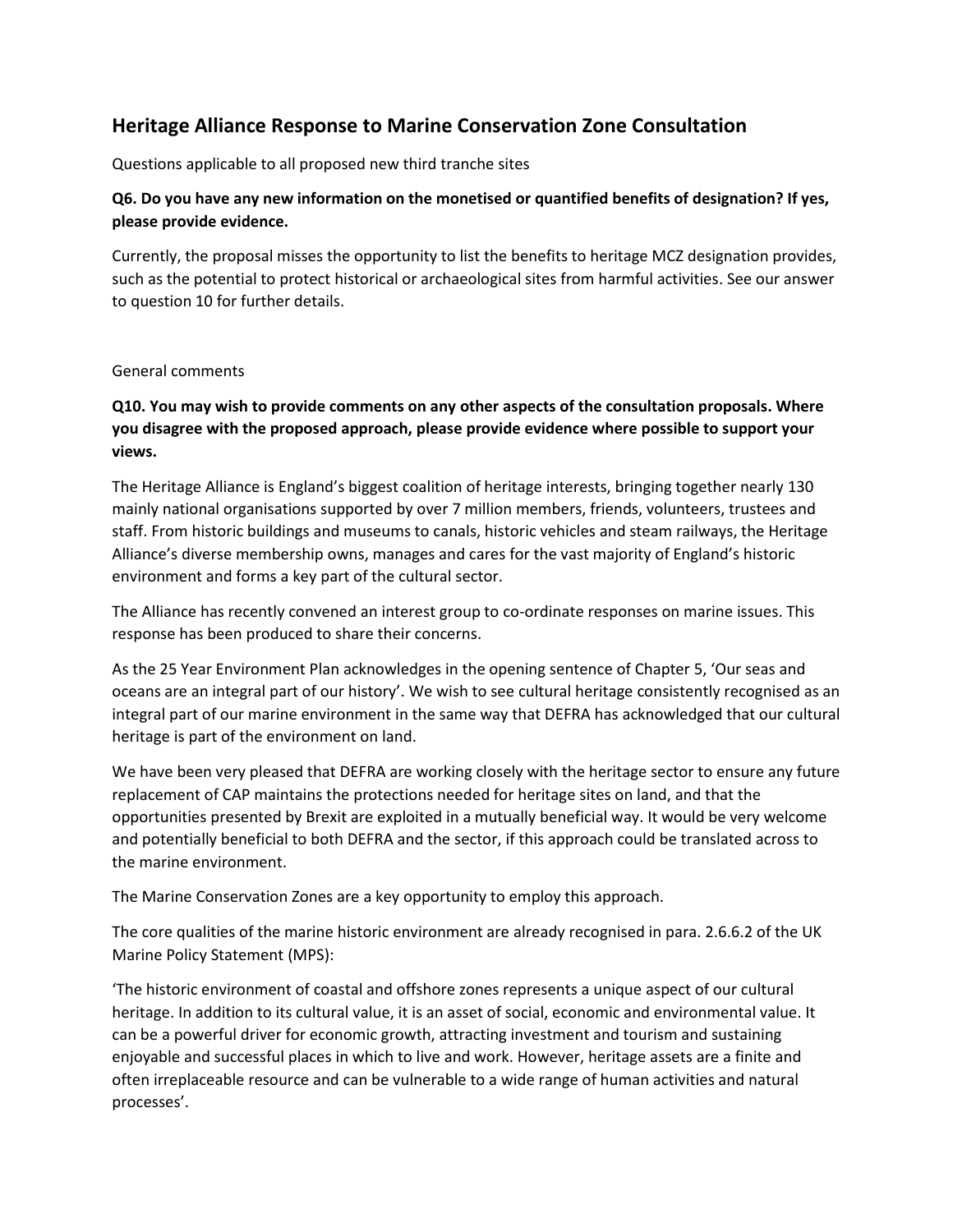Indeed, the Government is under a legal obligation to recognise the interests of cultural heritage. Sections 117(7) and 117(8) of the Marine and Coastal Access Act 2009 provide a statutory basis for the appropriate authority to have regard to the consequences of designating MCZs for any sites of historic or archaeological interest within proposed MCZs. Moreover, there is also a general duty on public authorities – when taking decisions affecting the UK marine area – to have regard to appropriate marine policy documents, which include the UK Marine Policy Statement. The UK MPS includes clear policies on the historic environment (section 2.6.6), encompassing sites of historic or archaeological interest as set out above.

Yet, the cultural heritage of the marine environment is still too often over looked by Government. For example, opportunities to better protect marine heritage were missed in the recent White Paper on Fisheries. We append a draft of a paper, written in advance of the White Paper's release, which details the importance of a more wholistic, integrated approach between heritage and the marine environment.

The failure of the MCZ proposals to take a wholistic approach, which includes the heritage aspect in its understanding of the marine environment, is a missed opportunity for the better protection of marine heritage assets.

An important example is the MCZ's proposal's inconsistent approach to archaeological activity. It is encouraging that some of the factsheets refer to archaeological heritage and that in each case, archaeological activities are thought not likely to be damaging. Yet, it is unclear why some MCZs and not others have been identified as containing archaeological features and/or activities. While the factsheets for some of the very deep MCZs, where archaeological activities are likely to be rare, reference archaeological heritage, it is not mentioned for other MCZs, where archaeological activities are far more likely.

Where heritage is recognised in the MCZ factsheets, as 'archaeological heritage', it falls under the heading "what activities are not likely to be affected". 'Archaeological heritage' seems to refer to physical features rather than the activity directed towards them, so it is not clear whether the factsheets indicate the presence of archaeological features (equating to sites of historic or archaeological interest) or a history of archaeological investigations.

'Archaeological heritage', moreover, is not a commonly used term and we think it would be more helpful to apply the established term of "heritage asset", as already defined within the UK Marine Policy Statement. It seems confusing to have two definitions of historically or archaeologically valuable sites in the marine sphere.

It is worth recalling that para. 2.6.6.5 of the UK MPS notes that many heritage assets are not currently designated but are demonstrably of equivalent significance to those that are and should be subject to the same policy principles. There is a clear case, therefore, for designation of the third tranche of MCZs to be accompanied by a) an assessment of the consequences of MCZ designation for both designated and non-designated sites of historic or archaeological interest in each MCZ; and b) factsheets that are much more thorough in their regard for archaeology as an activity in each MCZ, supported by transparent evidence.